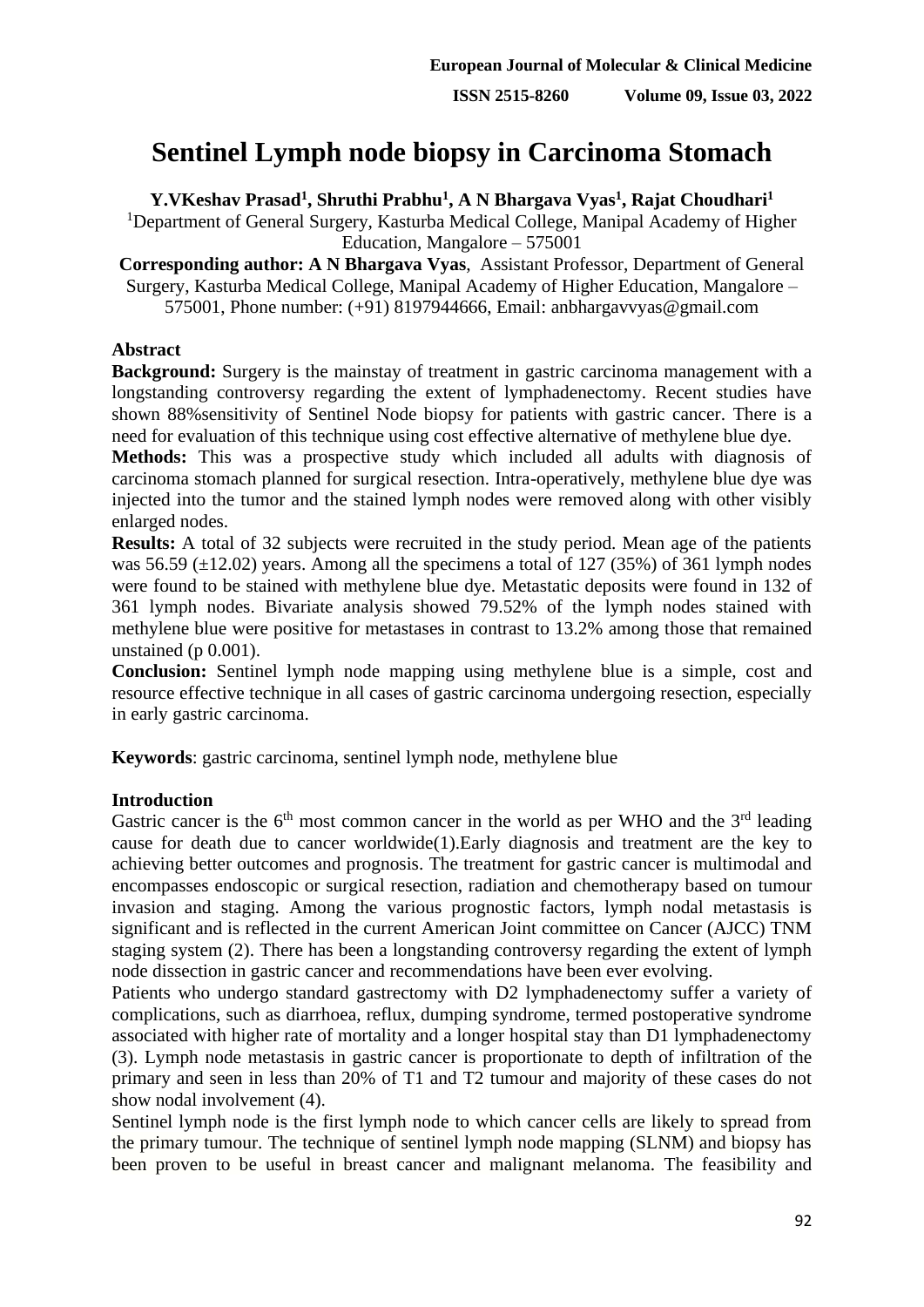## **ISSN 2515-8260 Volume 09, Issue 03, 2022**

diagnostic reliability of sentinel node mapping of gastrointestinal (GI) cancers, however, are still unclear and controversial due to extensive interconnections between lymphatic channels and high incidence of skip metastases (5).Therefore the investigation of the validity of SLNM in patients with gastric cancer is justified in early stage tumours to avoid unnecessary lymph node dissection and spare the patient of the morbidity and allow faster recovery (6).

Dye-guided or radio-guided method can be used to identify the sentinel node (SN). Patent blue, lymphazurin, and Indocyaninegreen are preferably selected in intraoperative time. Dyeguided method has been widely used due to the cost effectiveness and has benefit to detect the lymphatic vessels as well as lymph nodes. However, it has been reported that the dyeguided method is not suitable for patients with a dense adipose tissue, which would cause a high false-negative rate (7). Recent studies have showed ICG dye is more suitable for SN due to its high accuracy rate without the added disadvantage of blue discoloration of the node (8). A recent meta-analysis by Ryu et al examined the sensitivity of SN biopsy for patients with

gastric cancer (9). SN identification rate and sensitivity were 87.8% and 97.5%. By subgroup analysis, sensitivity of SN was shown to rely on the number of picked-up SN. They concluded SN mapping in gastric cancer is not clinically applicable for limited lymph node dissection due to its insufficient sensitivity and practical differences between surgeons.

There is a need for further evaluation of this technique to assess the incidence of sentinel node positivity among gastric cancer cases and its applicability in routine clinical practice at a resource limited centre using cost effective alternative of methylene blue dye. The aim of this study was to estimate the incidence of sentinel lymph node positivity in carcinoma stomach and determination of sensitivity of sentinel lymph node biopsy in carcinoma stomach at a tertiary care centre in South India.

# **Materials and methods:**

# **Patients and Methods**

All patients aged above 18 years diagnosed as malignant gastric lesions and planned for gastric resection procedures at the Hospitals affiliated to Kasturba Medical College, Mangalore during the study period November 2018- July 2020 were screened for inclusion. Those not willing to give consent for participating in the study, below 18 years of age, those with prior history of allergies to any dyes and pregnant women were excluded.

## **Sample size calculation**

Kitagawa et al have previously studied the utility of sentinel node biopsy in gastric cancer and estimated the incidence of metastasis at around 38% (7). Using this as the baseline incidence, the study was powered at 80% and Confidence level of 95%. Accounting for a 10% non response rate, a sample size of 23 patients was calculated.

## **Data collection**

A purposive sampling method was adopted and all eligible patients presenting with newly diagnosed or previously diagnosed carcinoma stomach during the study period were included and verbal and written consent was obtained from each of them. Demographic data was collected from patient records and stored in blinded patient proforma. Patients planned for total / subtotal or partial gastrectomy, transhiatal esophagectomy for gastroesophageal junction tumors and palliative gastrectomy or gastrojejunostomy with or without lymph node dissection were included in the study. The study was cleared by the Scientific and Ethical committee at Kasturba Medical College, Mangalore, Karnataka (affiliated to Manipal Institute of Higher Education).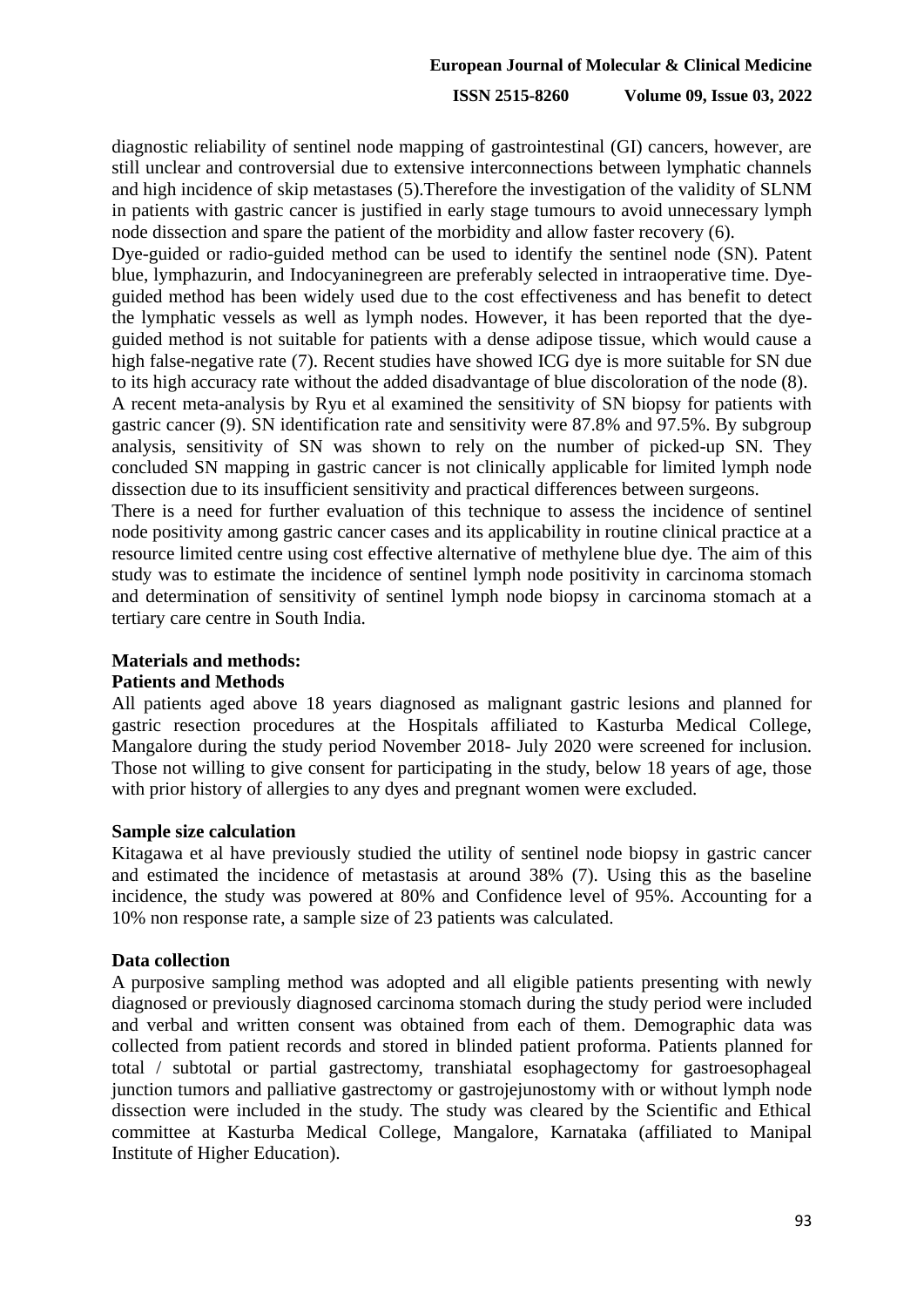**ISSN 2515-8260 Volume 09, Issue 03, 2022**

## **Technique of Sentinel node mapping and biopsy**

Intraoperative subserosal/perilesional injection of sterile methylene blue at 4-6 locations of the tumor was given and lymph node staining by dye was looked for (Fig 1).First lymph node to take the dye was considered as sentinel lymphnode(Fig 2). Histopathological analysis of the lymph node was done along with other lymph nodes dissected during the procedure and number of lymph nodes with and without metastatic tumor deposits was correlated with presence or absence of staining.



**FIG 1: Injection of methylene blue dye into the tumour (intralesional)**



**FIG 2: Staining of Sentinel lymph node by methylene blue dye**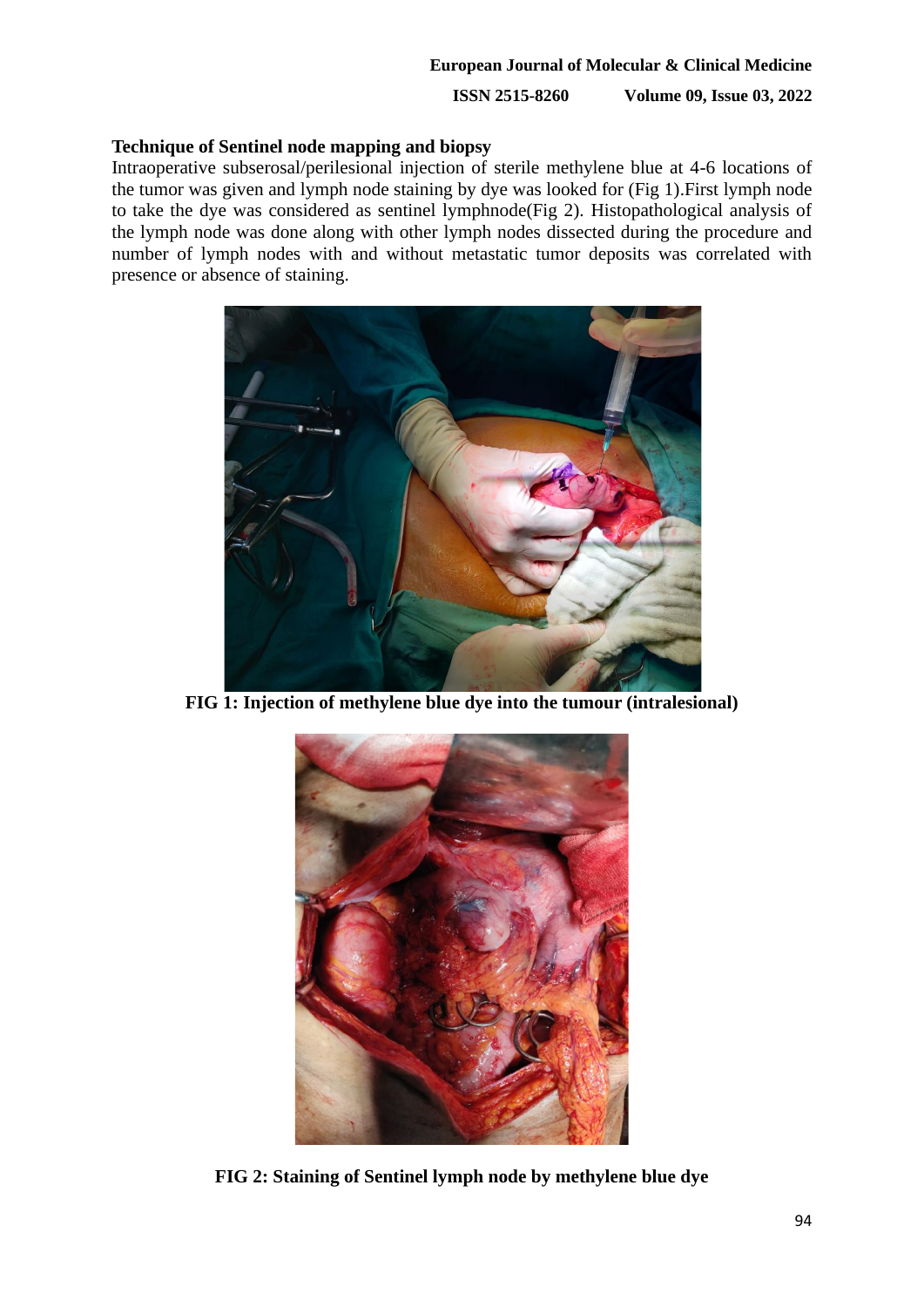

**FIG 3: Gross specimen of the resected tumour and stained lymph nodes**

# **Data analysis**

The collected data was analyzed using SPSS Version 25. Qualitative data was expressed as frequencies and percentages and quantitative data as mean  $\pm$  Standard Deviation. Bivariate analysis was done by chi square test and student's t-test. The validity of the test was calculated using cross tabulation and sensitivity, specificity and predictive values.

## **Results**

A total of 32 subjects were recruited in the study period. Accounting for loss to follow up and drop out, extra subjects were recruited but there was no loss and final analysis included all 32 patients. Among the total 32 patients, 23 (72%) were males and rest were females. Mean age of the patients was  $56.59 \ (\pm 12.02)$  years.

The commonest location of tumor in the stomach was at the pylorus accounting for 56% (18 out of 32) cases with antrum and gastro-esophageal junction accounting for 22% (7/32) and 9% (3/32) respectively. The frequency of location of tumors is showed in Table 1. Fundus and body of stomach were the least common locations.

Among the cases, Distal Gastrectomy with D1 lymph node dissection was the commonest procedure done in 11 patients (34.3%)followed by Palliative gastrojejunostomy(7/32) and Subtotal Gastrectomy(7/32) with 21.8% each.(Table 2)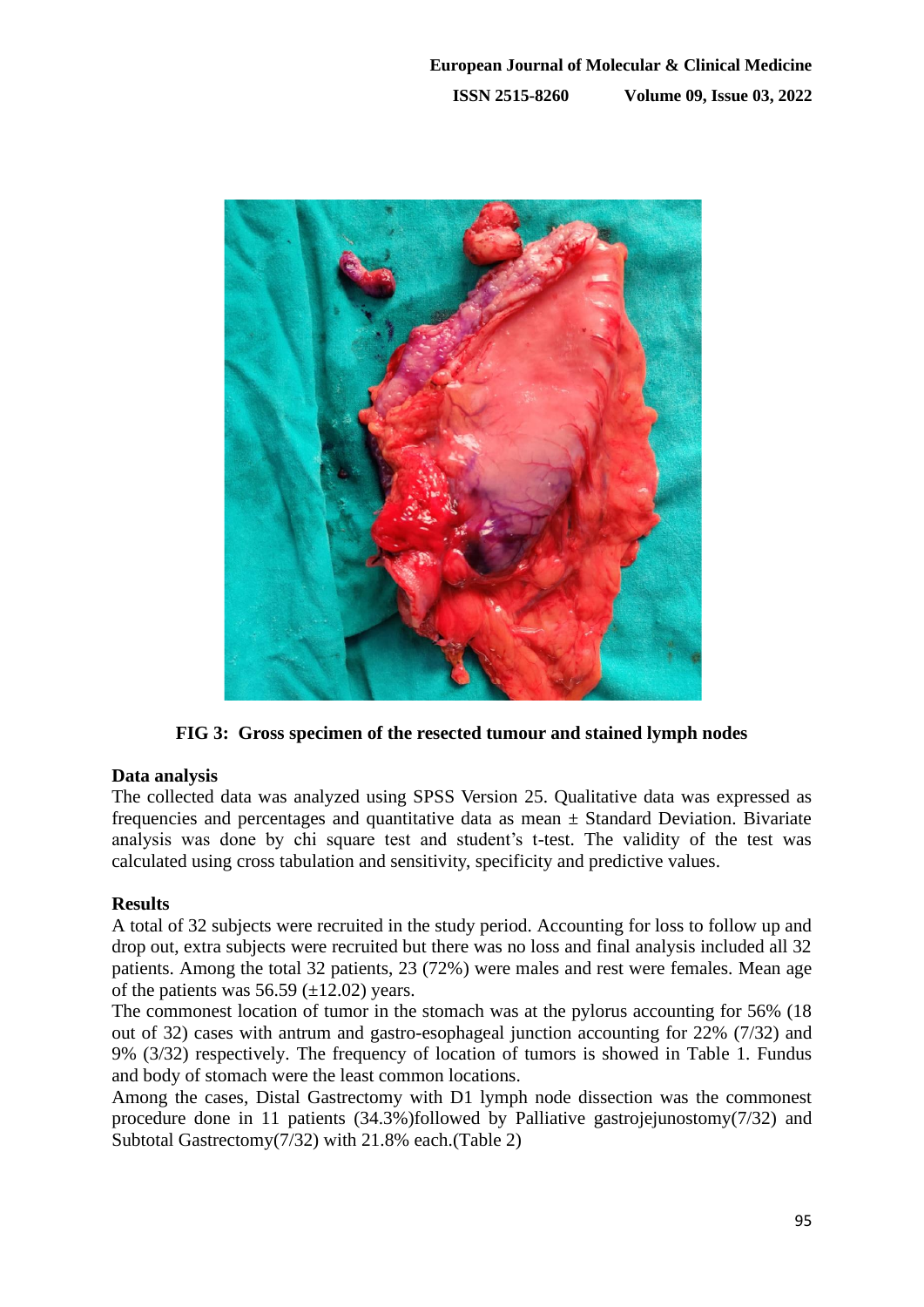## **European Journal of Molecular & Clinical Medicine**

## **ISSN 2515-8260 Volume 09, Issue 03, 2022**

Among all the specimens a total of 361 lymph nodes were found at Histopathological examination and among these only 127 lymph nodes (35%)were found to be stained with methylene blue dye and remaining were unstained.

The presence of metastatic deposits was found in 132 of the total 361 lymph nodes and this was compared against the presence of methylene blue dye in the nodes (Table 3). The Bivariate analysisshowed 79.52% of the lymph nodes stained with methylene blue were positive for metastases in contrastto only 13.2% among those that remained unstained. This difference was found to be statistically significant (p 0.001).

| <b>Tumor site</b>                 | <b>Frequency</b> |
|-----------------------------------|------------------|
| Pylorus                           | 18               |
| Antrum                            |                  |
| Ge junction                       | 3                |
| Antrum & pylorus                  | ◠                |
| Fundus                            |                  |
| Body of posterior wall of stomach |                  |
|                                   |                  |
| <b>Total</b>                      | 32               |

| <b>Surgical procedure performed</b> | <b>Frequency</b> |
|-------------------------------------|------------------|
| Distal gastrectomy                  | 11               |
| Subtotal gastrectomy                | 7                |
| Palliative gastrojejunostomy        | 7                |
| D <sub>2</sub> gastrectomy          | $\mathfrak{D}$   |
| Esophago - gastrectomy              | $\overline{2}$   |
| Near total gastrectomy              |                  |
| Proximal gastrectomy                |                  |
| Transhiatal esophagectomy           | 1                |
| <b>Total</b>                        | 32               |

**Table 1: Distribution of study subjects based on location of tumour**

## **Table 2: Frequency of different types of surgeries performed.**

| <b>Metastatic deposits</b> | Stained (%) | Unstained $(\% )$ | <b>Total</b> |
|----------------------------|-------------|-------------------|--------------|
| <b>Positive</b>            | 101(79.52)  | 31(13.2)          | 132          |
| <b>Negative</b>            | 26(20.5)    | 203(86.8)         | 229          |
| Total $(\% )$              | 127(100)    | 234(100)          | 361          |

**Table 3: Presence of metastatic deposits compared against staining of lymph nodes**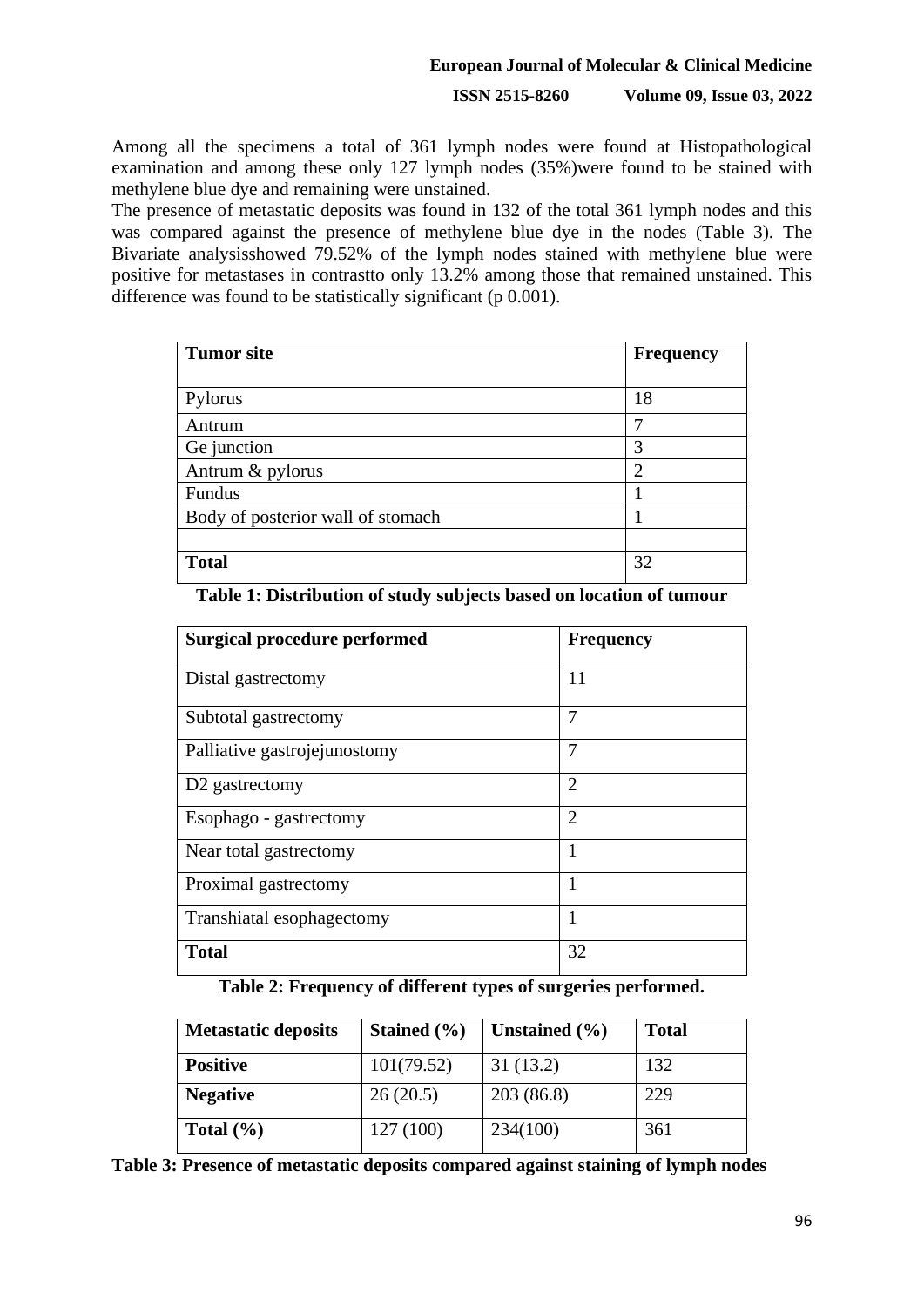**ISSN 2515-8260 Volume 09, Issue 03, 2022**

## **DISCUSSION**

Carcinoma stomach is the 6th most common cancer in the world. Surgery remains the mainstream therapeutic option for early, locally advanced as well as metastatic gastric carcinoma for palliation. Surgical options have evolved over the years and new recommendations are made as evidence becomes available. Previously, eastern Asian surgeons preferred a radical approach to gastric carcinoma with gastrectomy and extensive lymph node dissection labelled as the D2 lymphadenectomy (10). This outlook was changed by the Dutch and Italian studies that showed comparable outcomes and disease control with a limited D1 lymph node clearance and this was advocated for early cancers. Over the long term, however, increased rates of recurrence lead to development of D1+ lymphadenectomy that combined the radicality and conservativeness of the two techniques and provided justifiable outcomes with limited morbidity (10,11).

Developments in Histopathological analysis of gastric carcinomas and grading of tumours with studying of disease patterns suggested that low grade tumours tend to follow a linear path of lymphatic spread along a lymphatic channel primarily draining the tumour bed to a sentinel lymph node and then further on. Sentinel lymph node mapping(SLNM) is a known technique in malignancies involving the breast and skin such as melanoma. This thought combined with minimally invasive procedures for gastric resections lead to an increased interest in conservative lymphadenectomy in low grade and early gastric carcinoma. Metastasis to lymph nodes is commonly observed around the regional peri gastric lymph nodes and various techniques were developed to study lymph node mapping by radioactive tracer and dye injection techniques for stomach malignancies (11-15).

In our study, 23 out of the 32 patients were males (71.8%) showing the gender predominance in males for carcinoma stomach. The mean age of presentation was 56.3 years and majority of patients (43.7%) were above 60 years of age showing that carcinoma of the stomach is a disease of the elderly presenting after a long period of chronic inflammation and gradual dysplastic changes leading to development of malignancy. These findings of our study are in accordance with the known demographic data and risk factors from literature.

Among our patient population, pylorus was the most common involved site in the stomach with 18 out of 32 patients (56.3%) presenting with pyloric growth and 8 of these(25%) presented with gastric outlet obstruction. Pylorus is the area of maximum insult to the gastric mucosa and stasis due to the sphincter mechanism that prevents emptying into the duodenum rapidly. Hence, majority of gastric tumours present at the pylorus.

In our study majority of patients underwent distal gastrectomy(11 out of 32, 34%) as this is the treatment of choice for a distal or pyloric gastric malignancy. 7 out of 32 (21%) patients underwent a subtotal gastrectomy whereas 7 patients (21%) presented with an inoperable tumour and underwent a palliative drainage procedure in form of gastrojejunostomy. In our centre we commonly perform a D1 lymphadenectomy for all cases and any other visibly enlarged nodes along the rest lymph node stations are removed. Extensive D2 lymphadenectomy is routinely not performed due to the associated increased morbidity and availability of adequate post-operative adjuvant chemo and radiation therapy facilities.

During the study period for all included patients, sentinel lymph node mapping was done by injection of methylene blue dye intra operatively into the tumour and visible lymph nodes with staining were dissected along with any other grossly enlarged lymph nodes. All the lymph nodes removed were sent for histopathological analysis and total of 361 lymph nodes were identified in all the samples of which 127(35.2%) of nodes were found to have been stained with methylene blue.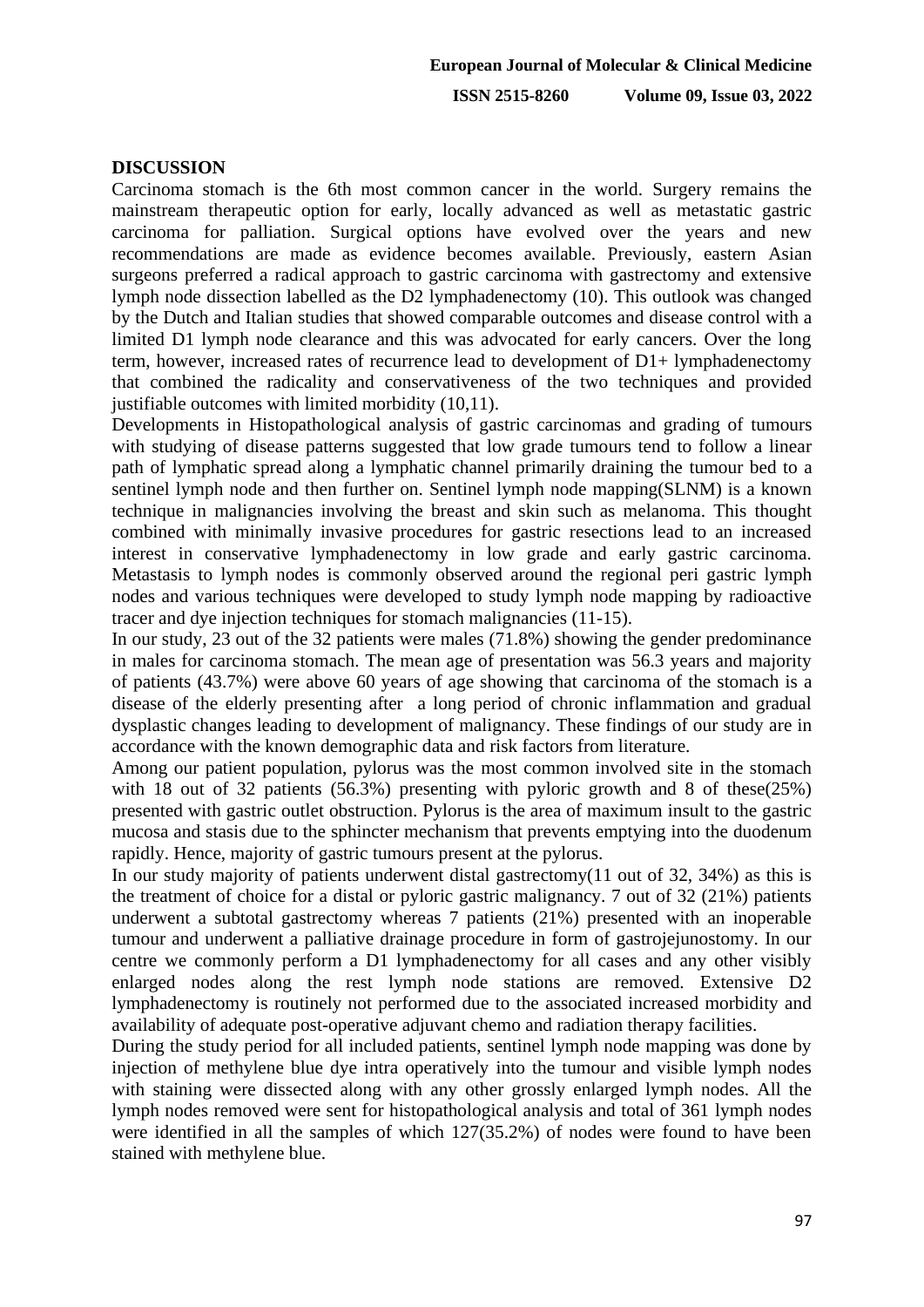#### **European Journal of Molecular & Clinical Medicine**

#### **ISSN 2515-8260 Volume 09, Issue 03, 2022**

This overall percentage of dye uptake seems lower than expected but Bivariate analysis revealed 79.52% of the lymph nodes stained with methylene blue were positive for metastases in contrast to only 13.2% among those that remained unstained. This difference was found to be statistically significant (p 0.001). These results are similar to the results of previous studies where the sensitivity of sentinel lymph node biopsy was found to be between 80-95% (5,6,16). The lower sensitivity in our study could be due to inexperience of our centre in this new technique and the result of excessive lymph node dissection as compared to the limited dissections in previous studies which lead to relatively lower percentage of positive nodes in the sample.

However, the finding that majority of nodes that were not stained by the dye were negative for metastasis, 203 out of 234(87%) shows that extensive lymph node dissection was not required in significant number of cases and patients could have been spared the excess surgical stress.

In our study, we note that the significant positivity of sentinel lymph node biopsy in identifying metastases among all cases of gastric cancer irrespective of location of tumour and presentation is a useful finding and will encourage use of the technique in all cases of gastric carcinoma to tailor the surgical technique to the actual patient disease status instead of a blanket radical lymphadenectomy. We believe that there is significant evidence to suggest the utility of SLNM in all cases of gastric resection where lymphadenectomy is planned especially in early T1 and T2 gastric carcinomas which will limit the extensive procedure and decrease morbidity to the patient by limiting the operative time, blood loss, injury to vessels and lymphatic channels and surrounding structures.

The limitation of the study was the relatively smaller number of patients and larger studies comparing the same are required for further validation of this technique. Also, we used the methylene blue dye method which relies on visual accuracy for identification of lymph node and may be prone to observer variation. Indocyanine green based assay maybe more reliable and accurate.

#### **Conclusion**

Sentinel lymph node mapping using methylene blue is a cost and resource effective technique with relatively easy procedure and should be practiced in all cases of gastric carcinoma undergoing curative or palliative resection and more importantly in cases of early gastric carcinoma.

**Funding:** This research did not receive any specific grant from funding agencies in the public, commercial, or not-for-profit sectors. The miscellaneous costs were borne by the authors themselves.

**Conflict of Interest:** The authors declare no conflicts of interest.

#### **References**

- 1) Brenner H, Rothenbacher D, Arndt V. Epidemiology of stomach cancer. In: Verma M, ed. Methods of Molecular Biology, Cancer Epidemiology. Vol. 23. Totowa, NJ: Humana Press; 2009:467-477.(1)
- 2) Gastric cancer. In: NCCN Clinical Practice Guidelines in Oncology. V. 2. National Comprehensive Cancer Network; 2010(2)
- 3) Bonenkamp JJ, Hermans J, Sasako M, Welvaart K, Songun I, Meyer S, Plukker JT, Van Elk P, Obertop H, Gouma DJ, van Lanschot JJ. Extended lymph-node dissection for gastric cancer. New England Journal of Medicine. 1999 Mar 25;340(12):908-14.(3)